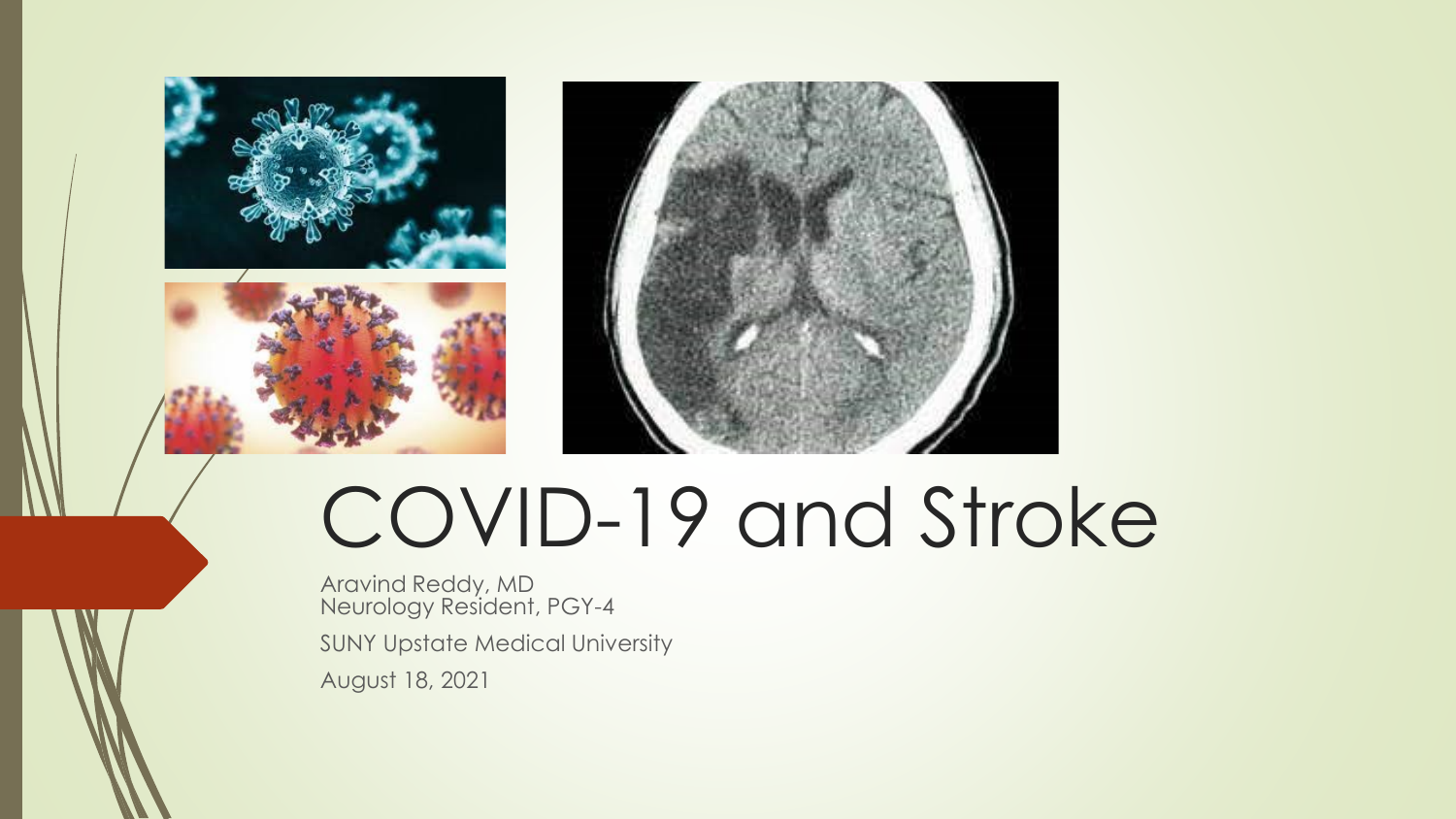### COVID-19 Timeline

- Dec 8, 2019: First reported patient develops symptoms in Wuhan, China
- **D** Jan 7, 2020: New COVID-19 virus identified
- Jan 13, 2020: First case reported outside China
- Jan 21, 2020: First reported COVID-19 case in the United States
- February 2020: Peak of COVID-19 hospitalizations in Wuhan, China
- March 11, 2020: WHO declares COVID-19 as pandemic
- July 2020: 10 Million Global Confirmed cases
- Nov 2020: 50 Million Global Confirmed cases
- Dec 18, 2020: FDA Approves Moderna vaccine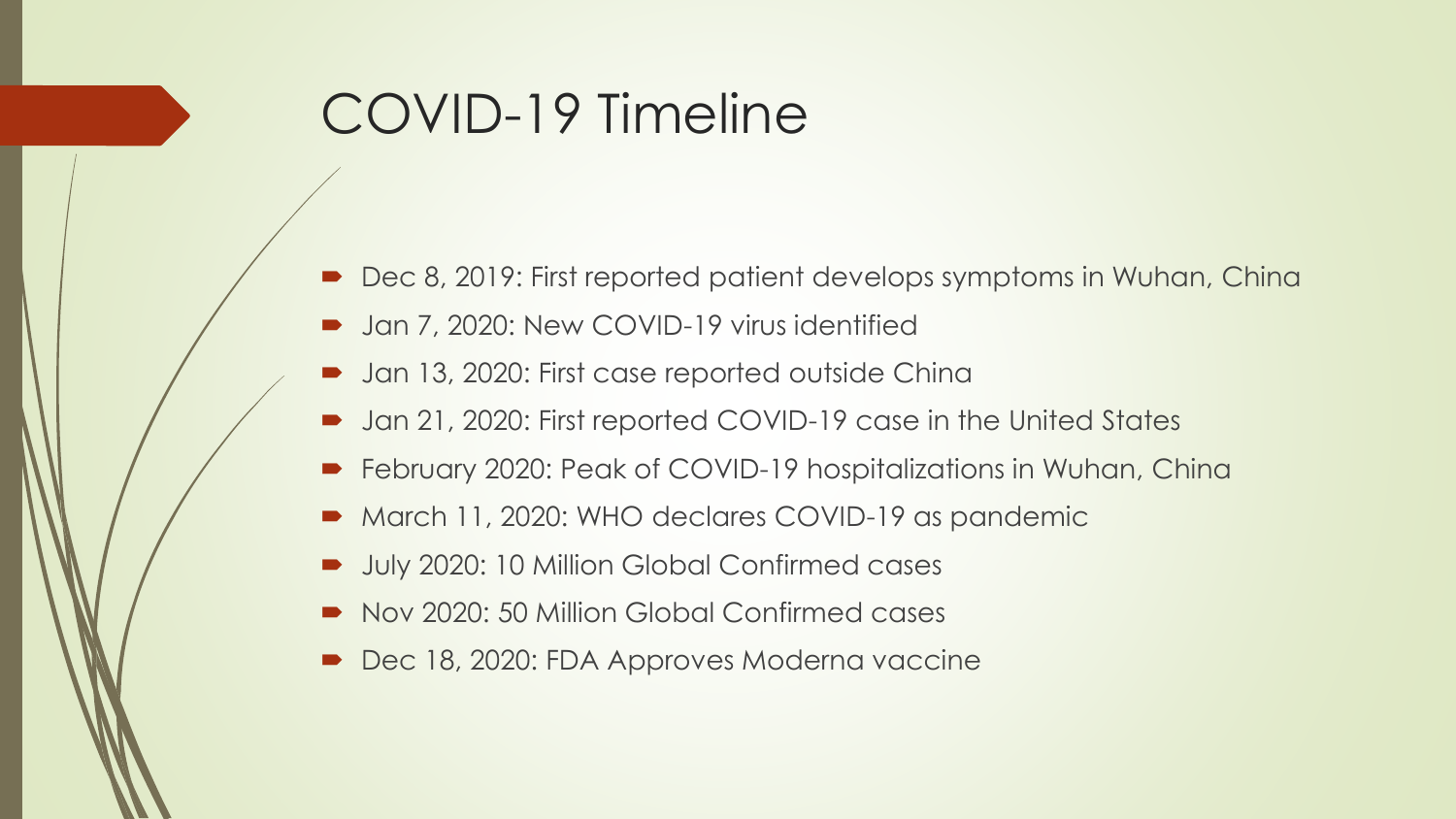#### COVID-19 and Relation to Stroke Care

- Qureshi et al. (Apr 2020) review data from 54 facilities and found that 1.3% of patients infected with COVID-19 developed acute ischemic stroke (AIS), and that AIS patients had significantly higher rates of HTN, DM, HLD, atrial fibrillation ad CHF.
	- Compared to 1.0% of patients without COVID-19 infection that developed AIS.
	- Noticed low rates of thrombolysis and mechanical thrombectomy in patients with and without COVID-19 infection.
- Kerleroux et al. (May 2020): Data collected from 32 French MT-capable centers from 2/15/2020-3/30/2020, found 21% decrease in MT volumes and increase in time from imaging to groin puncture of ~18 minutes.
- Teo et al. (May 2020): Increased onset of symptoms to door time and reduction in number of patients presenting within 4.5 hours (Hong Kong, 1/23-3/24/2020).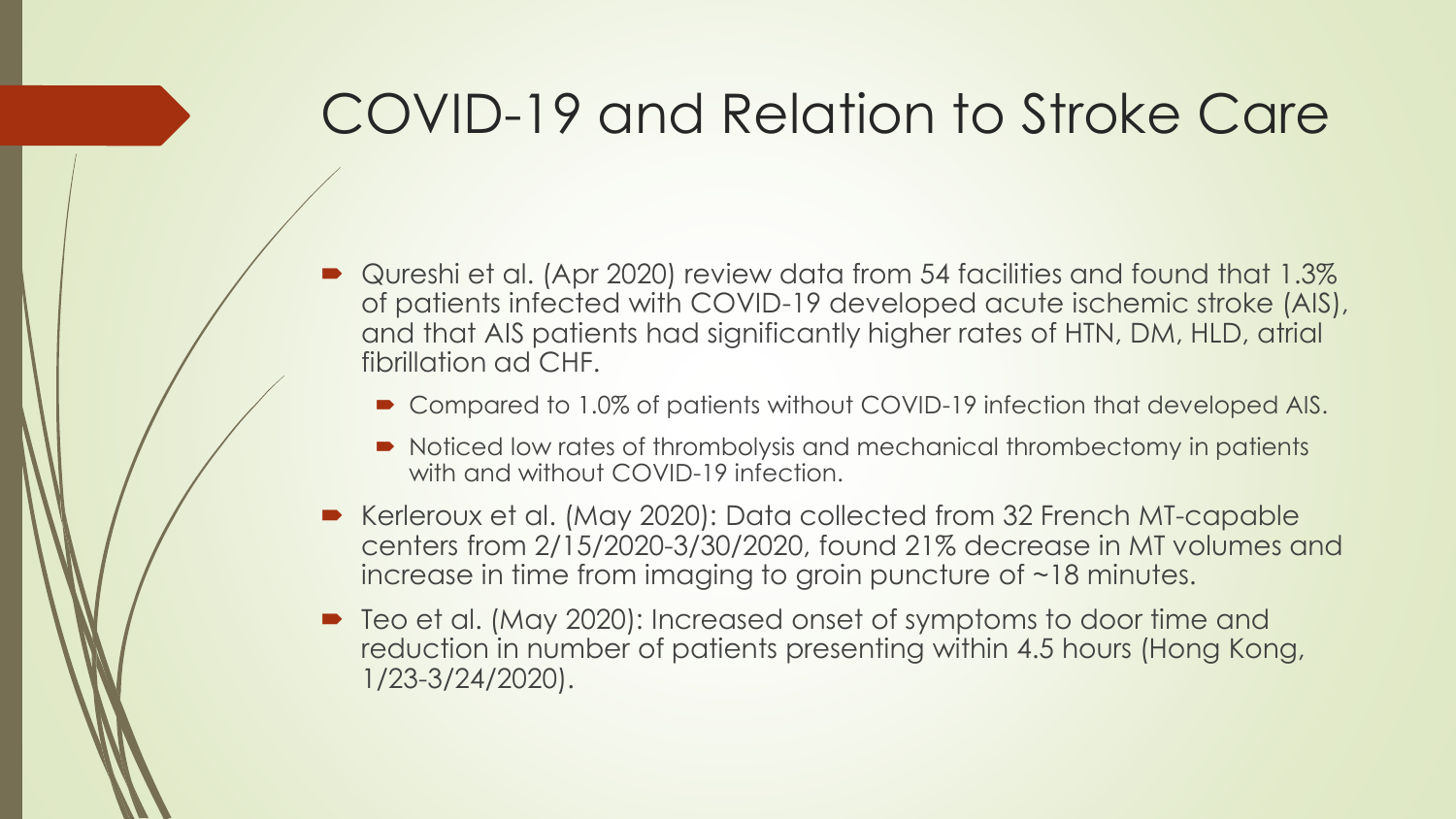#### COVID-19 and Relation to Stroke Care

- Nogueira et al. (July 2021): Reviewed data from 187 comprehensive stroke centers spanning 40 countries, 6 continents. Compared data from "height" of pandemic period 3/1-5/31/2020 to the 3 month period immediately prior to pandemic period.
	- 1.5% stroke rate across > 54,000 COVID-19 hospitalizations
	- Stroke admissions and mechanical thrombectomy volumes declined by 19.2% and 12.7% respectively. Volumes declined more at high volume centers than medium and low volume centers.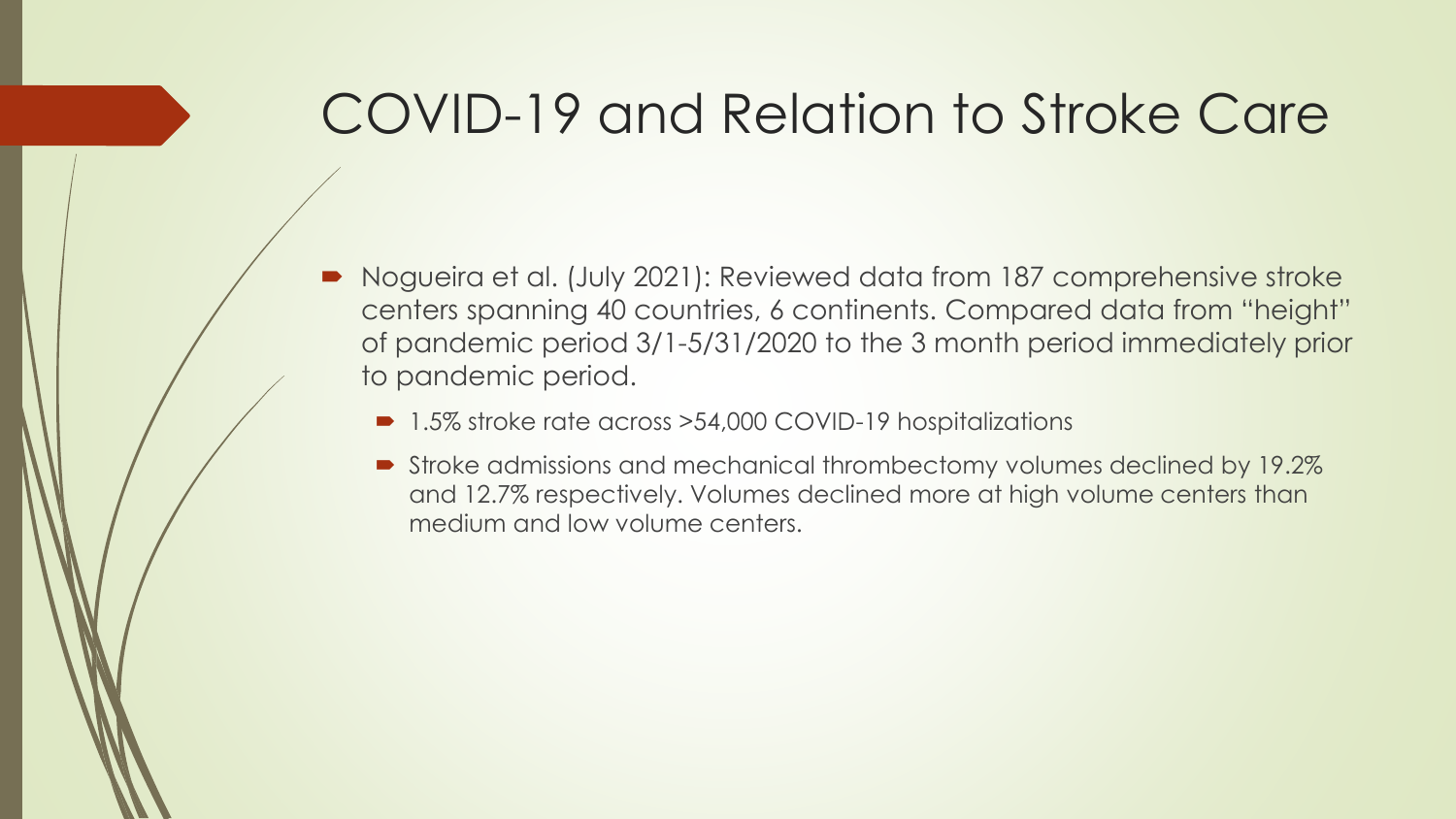### COVID-19 and Relation to Stroke Care

- Nogueria et al. (Jun 2021): Data from 457 stroke centers spanning 70 countries over the period 3/1-6/30/2020
	- 13.2% decline in use of IV thrombolytics compared to the 4 month period prior to pandemic
	- 11.9% decrease in interfacility transfers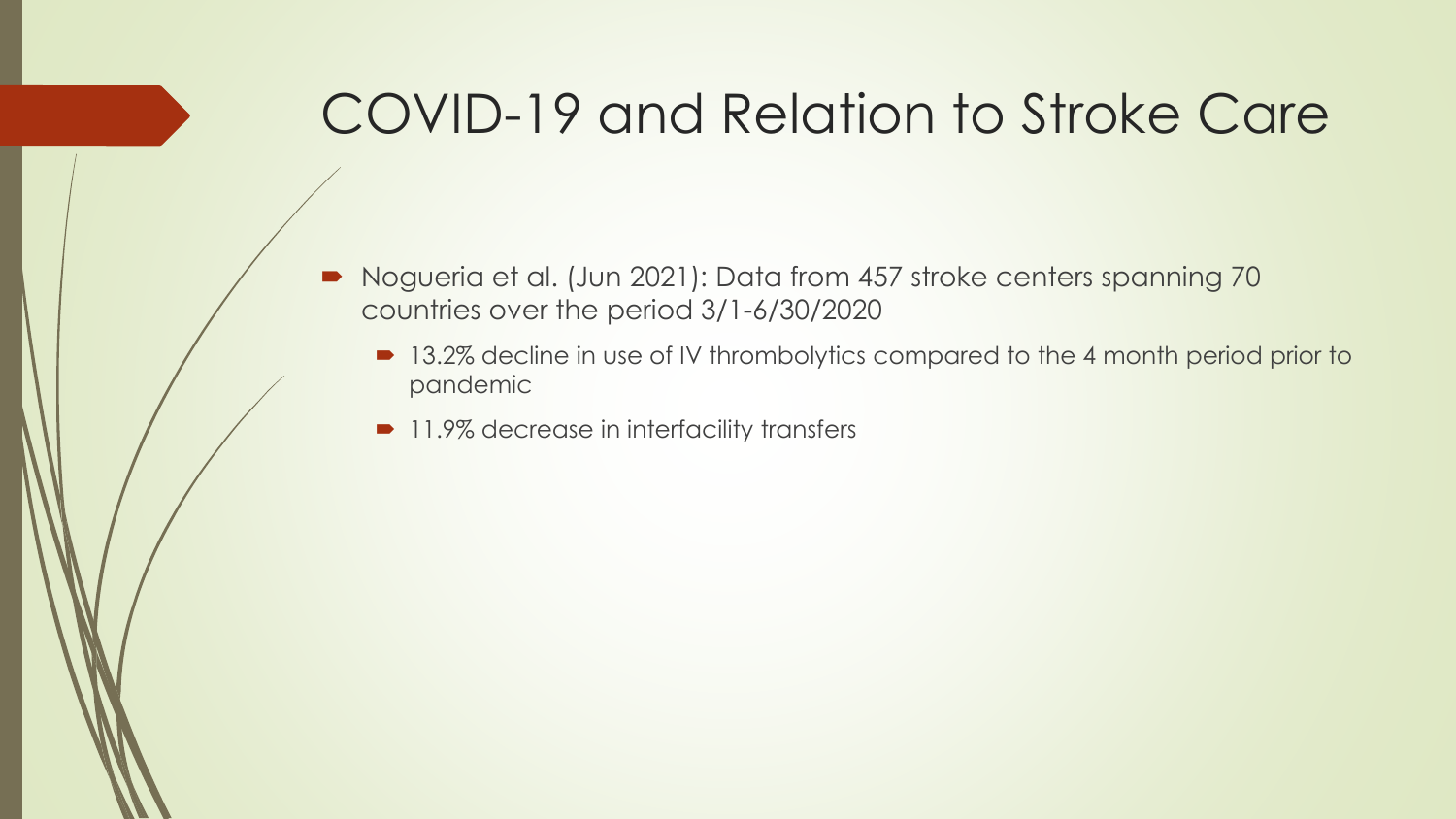#### Global Stroke Admissions

Figure 1. Weekly volume of stroke admissions (ischemic and hemorrhagic) and COVID-19 hospitalizations volumes.

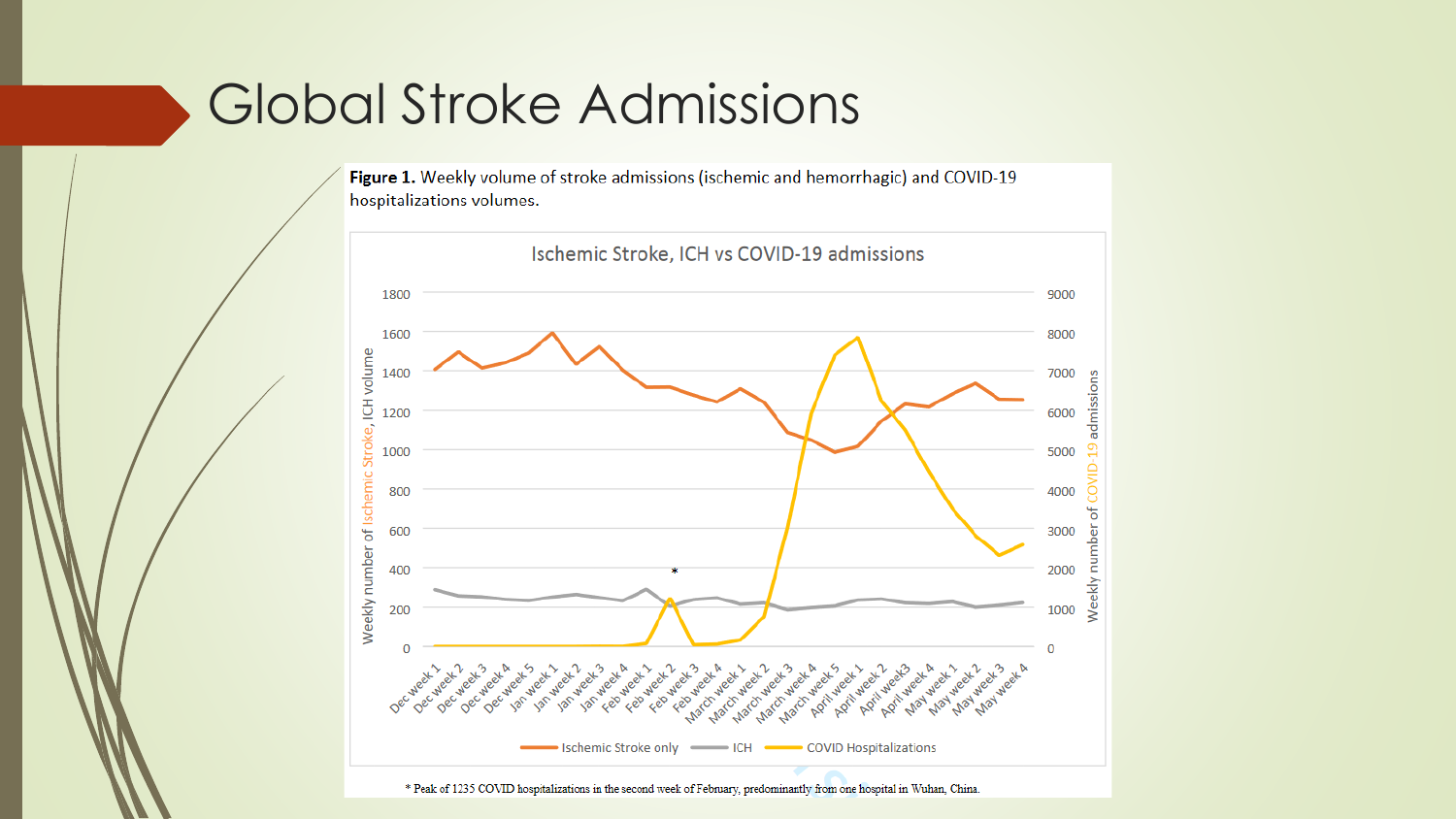#### Global Mechanical Thrombectomy Volumes

Figure 2. Weekly volume of mechanical thrombectomy and COVID-19 hospitalizations.

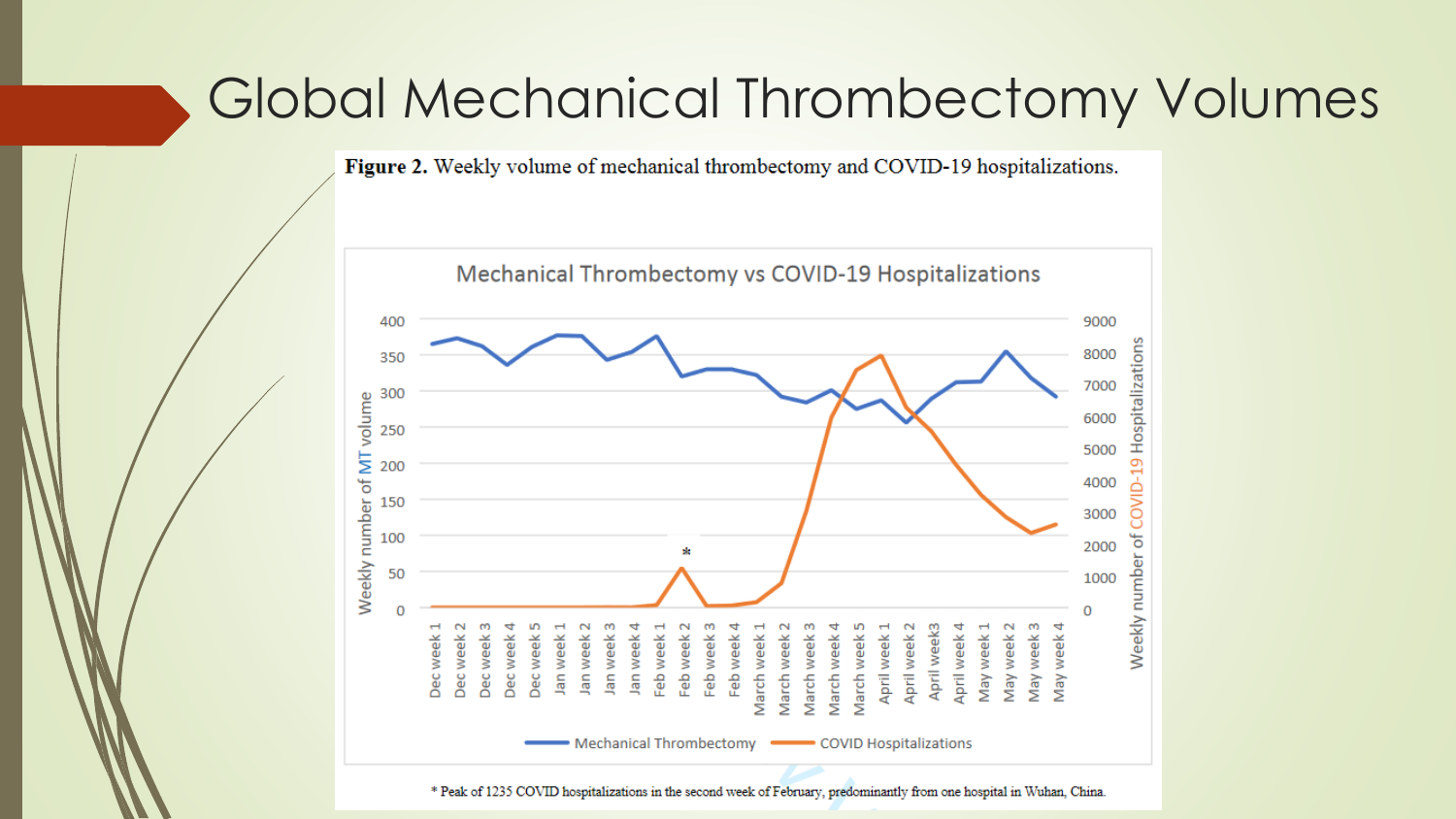#### Global IV Thrombolysis Volumes

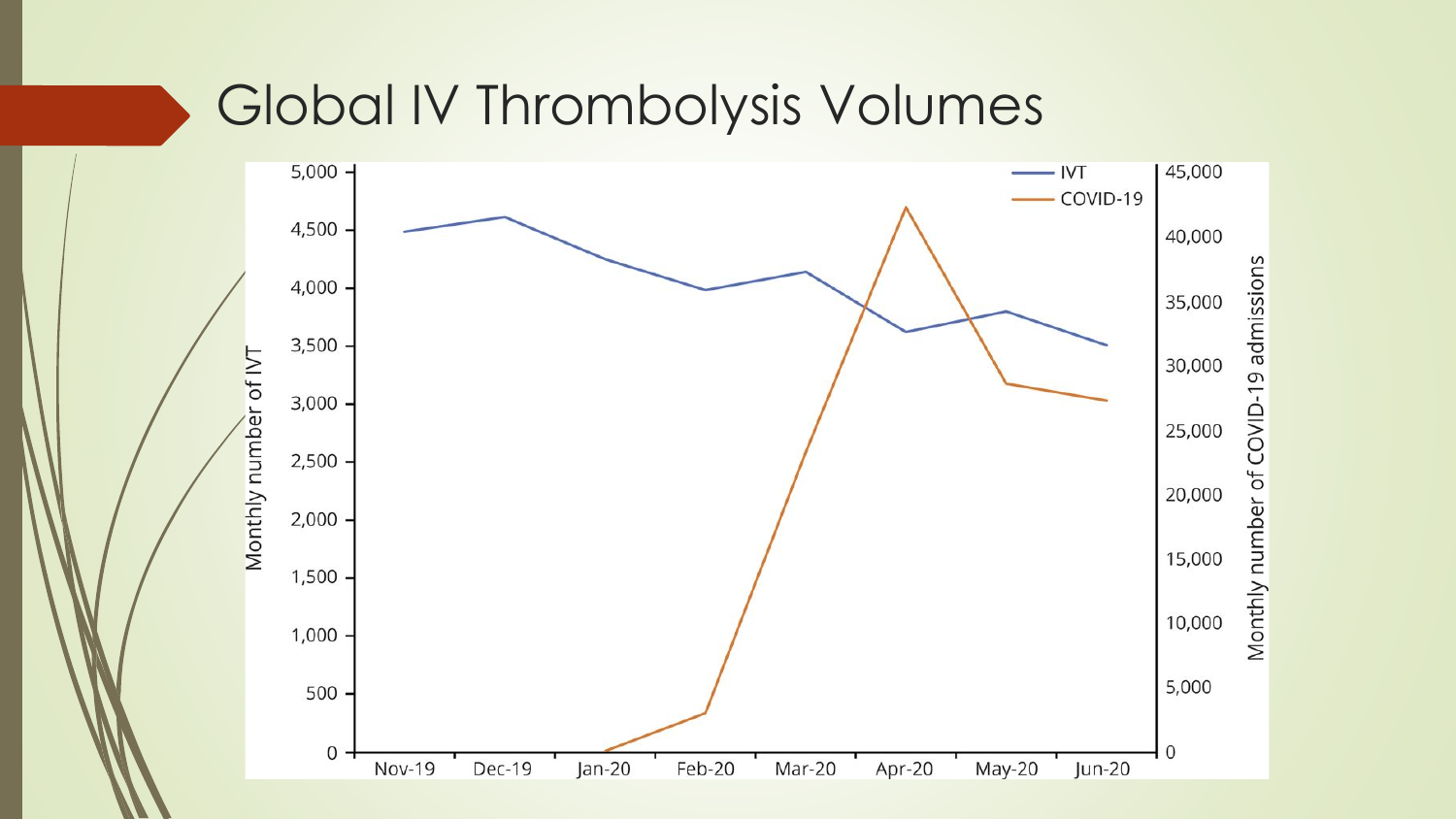### COVID-19 Pandemic: Upstate **Experience**

- Caused large changes in service census as well as overall hospital census as the months progressed
- Unclear what effect widespread social distancing and isolation protocols had on utilization of stroke codes, or subsequent accuracy of those codes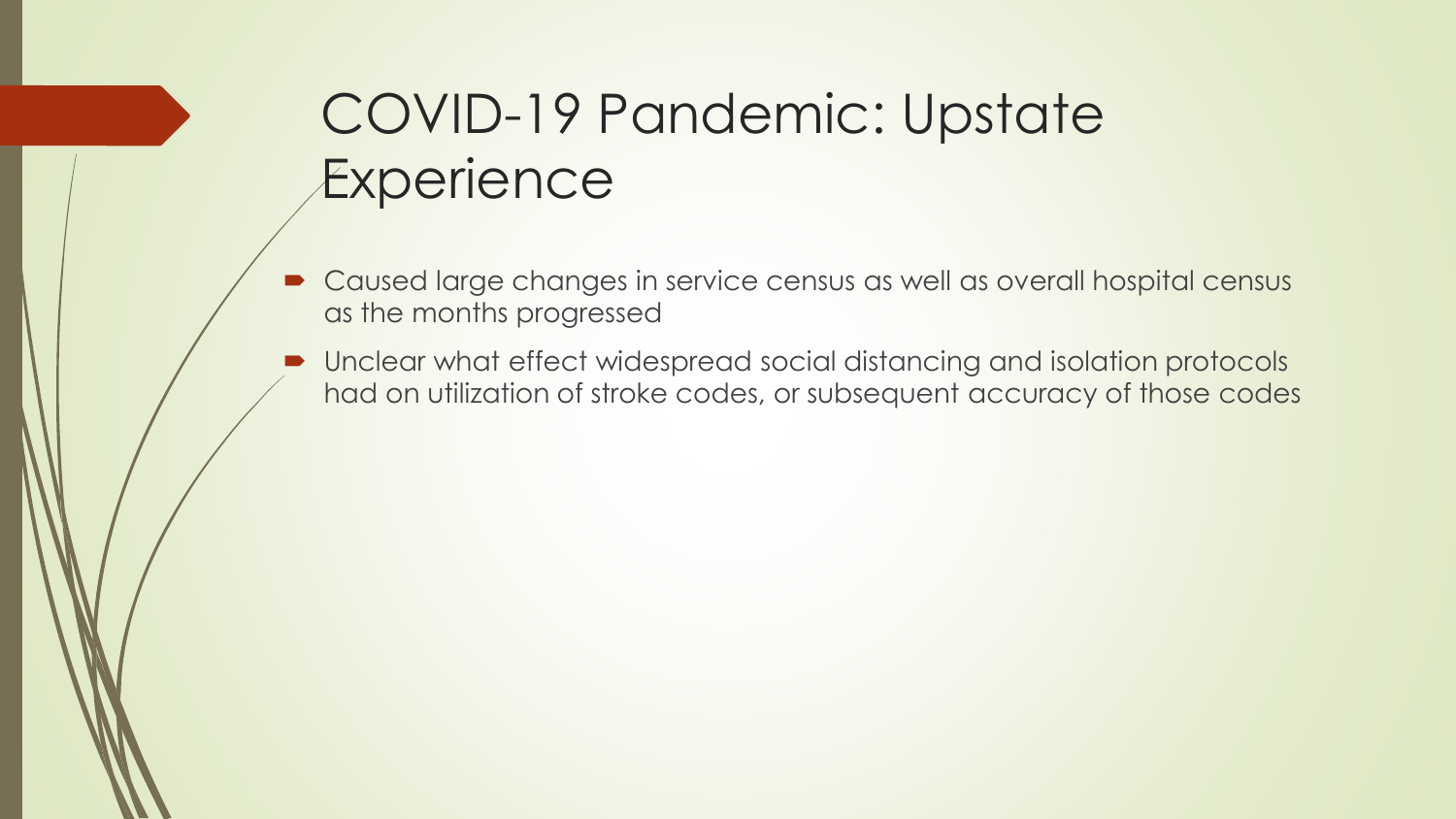#### Total Inpatient Stroke Codes 2020-2021

#### New COVID-19 Cases By Report Week



Report week is the week new cases were reported by the Onondaga County Health Department. Data are presented in the graph by the last date of each report week. Updated weekly, last update: 5/25/2021

#### **INPATIENT STROKE CODE VOLUME**

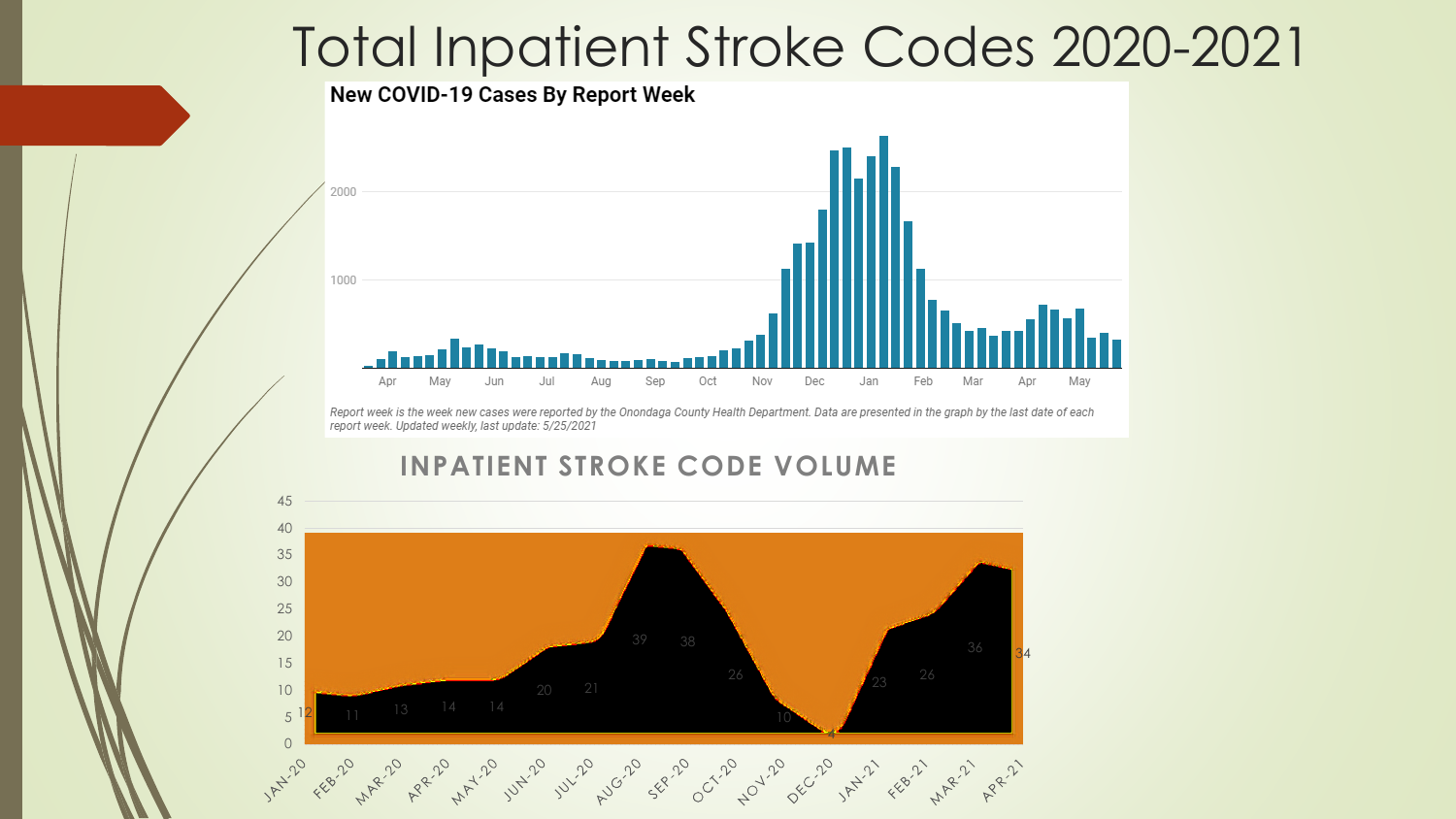## Results

#### **Inpatient Stroke Code Analysis**

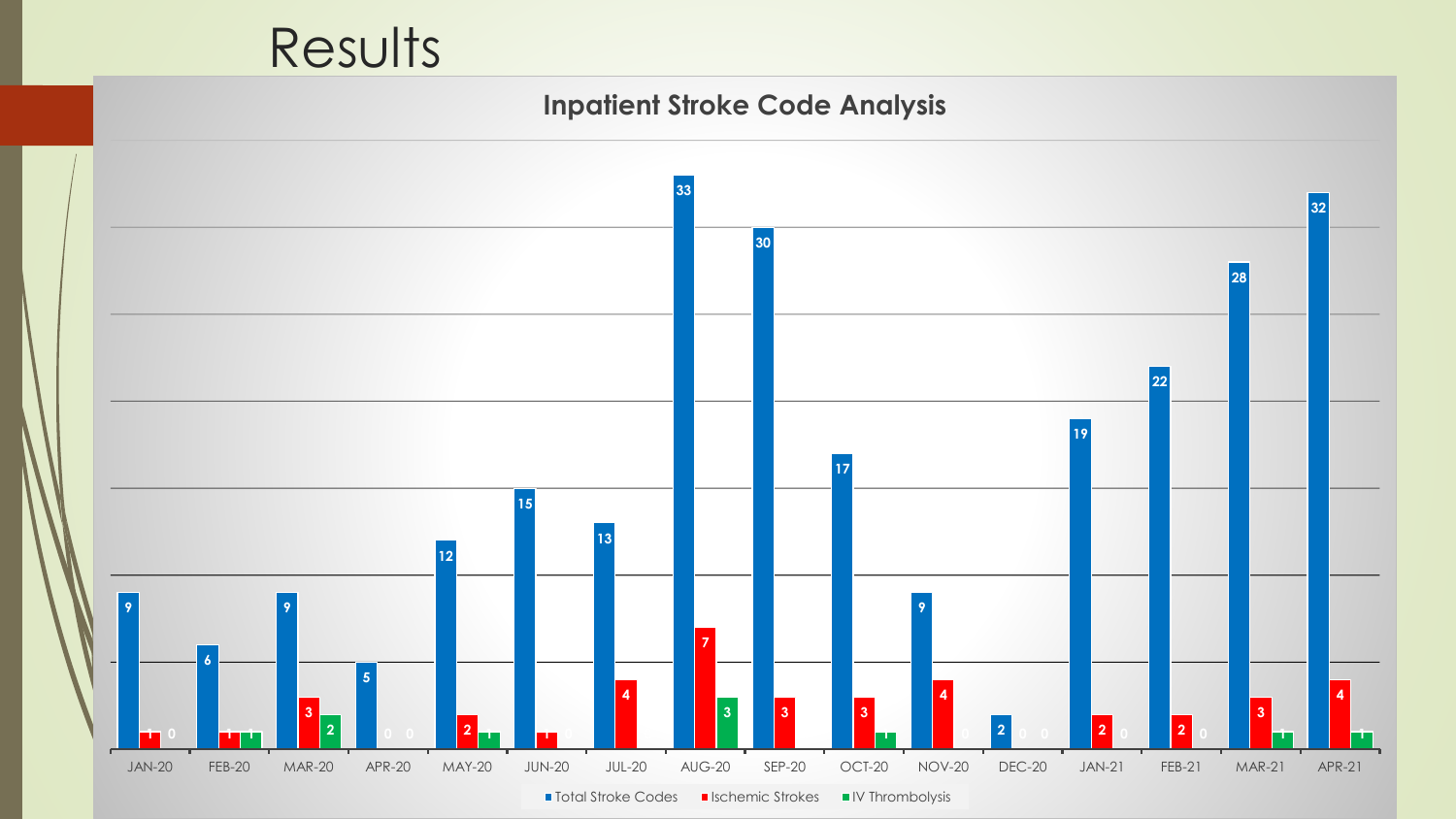### Upstate Inpatient Stroke Code Results

- 261 total stroke codes, 40 ischemic strokes (15.3%), 10 received IV alteplase (3.8%)
- Overall, accuracy of initiated stroke codes for ischemic stroke was similar to that in 2019 (14.5%).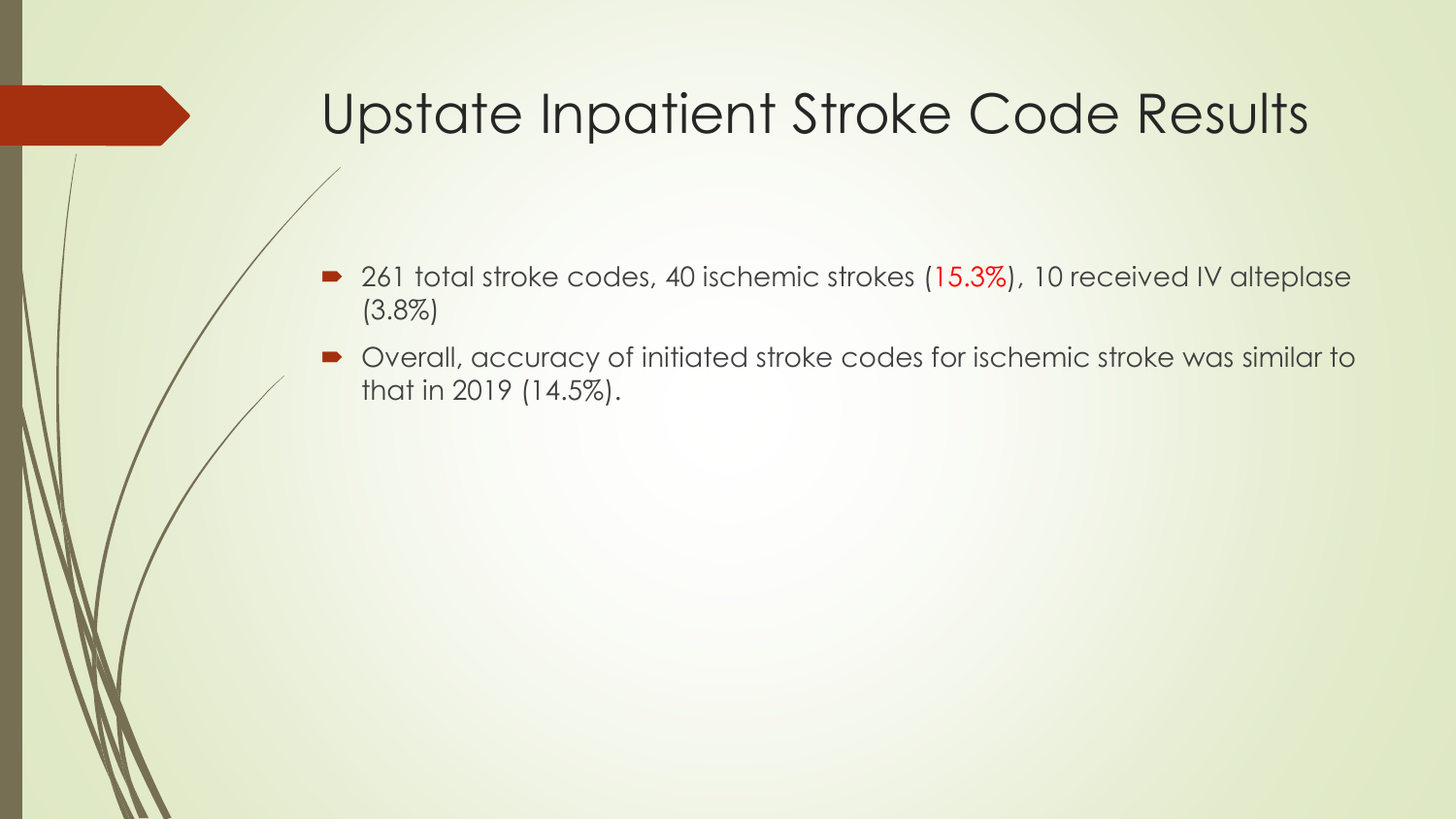

- **15.8% decline 3-6/2020,** compared to prior to 3 months (160 vs. 190)
- **13.9% decline 10/20-**2/21, compared to prior 4 months (236 vs. 274)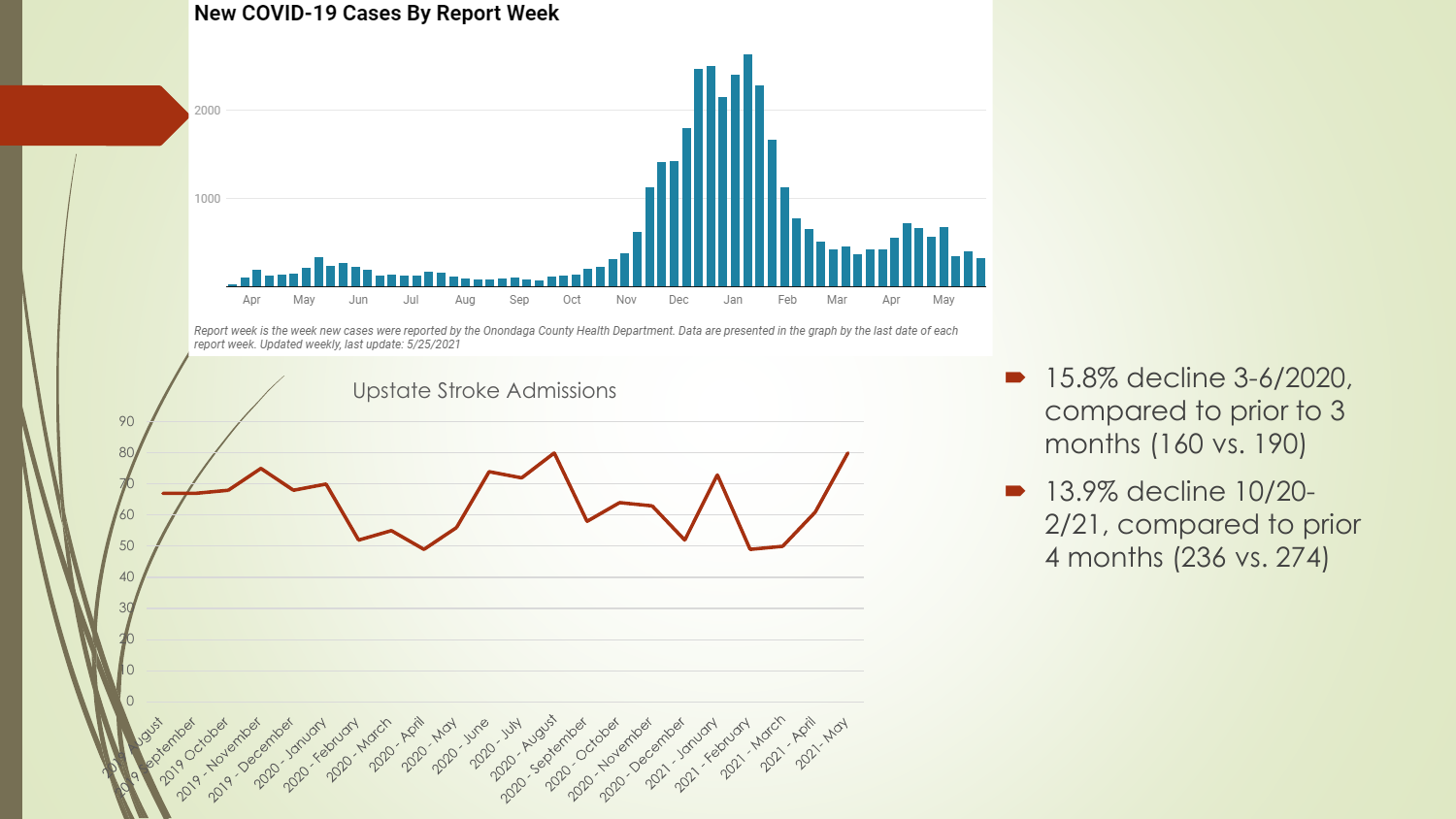#### **Conclusions**

- COVID-19 Pandemic period associated with:
	- Decrease in overall stroke admissions
	- Decrease in mechanical thrombectomy volumes
	- Decrease in IV thrombolytic usage
	- **Decrease in interfacility transfers**
- Reason for the decrease in volume are unclear, but possible explanations can include:
	- Reduced disease burden/increased medication compliance?
	- Reduced peri-operative stroke volumes?
	- Social distancing leading to more unwitnessed strokes?
	- **EXECUTE:** Less overall assessments on hospitalized patients?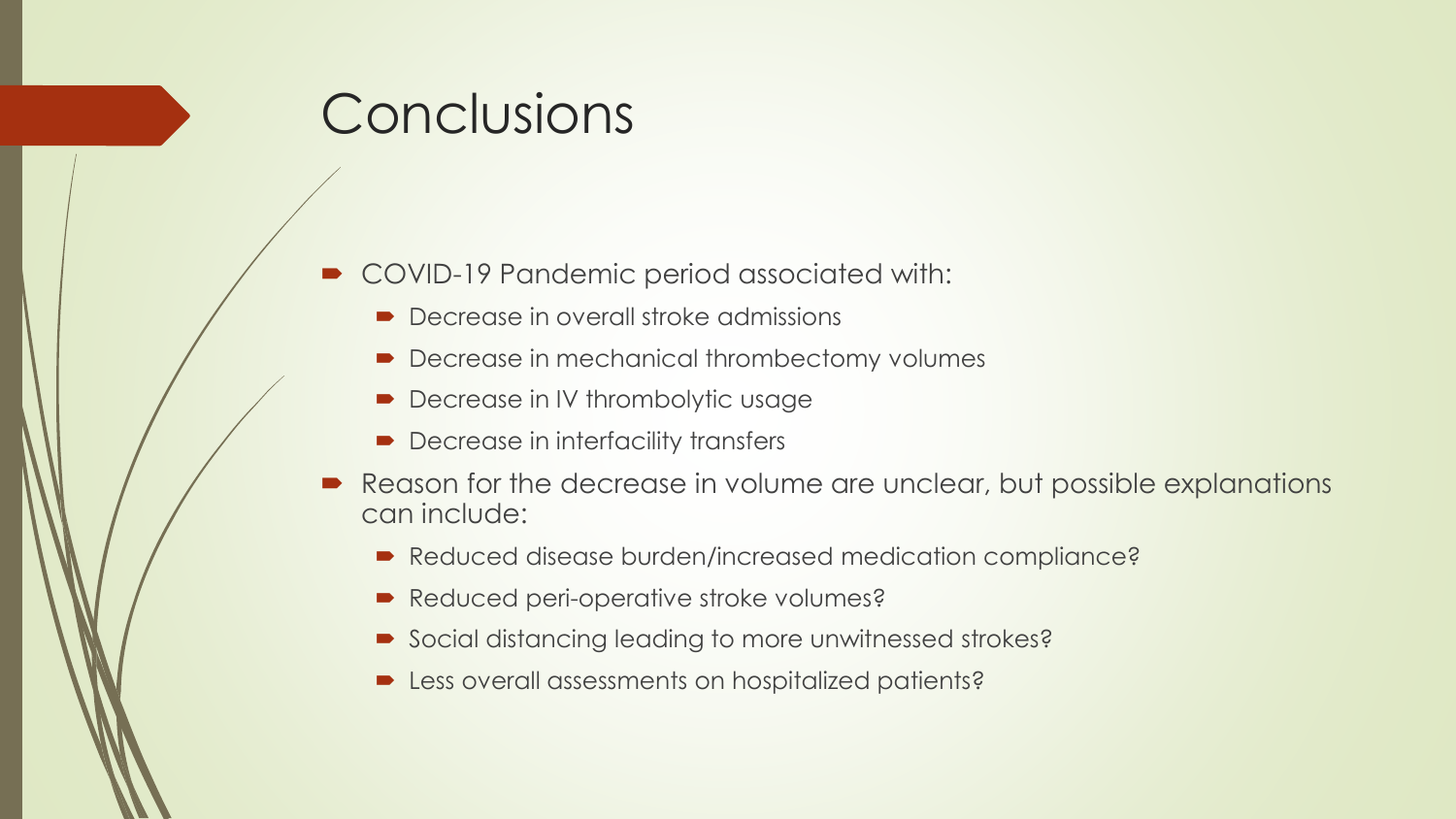### Future Directions

- Long-term effects of COVID-19 infection remain to be seen
- Follow-up studies to assess long-term stroke risk for COVID-19 patients
- Follow-up studies to assess for development of cerebrovascular risk factors (e.g. atrial fibrillation)
- Improvements to care system:
	- Facilitate more rapid screening for infections and improving interfacility transfer process to reduce times so patients can receive timely therapies/interventions
	- $\blacksquare$  More stroke outreach and community education programs to increase awareness of stroke to try to reduce number of unwitnessed strokes and reduce number of patients presenting out of treatment window